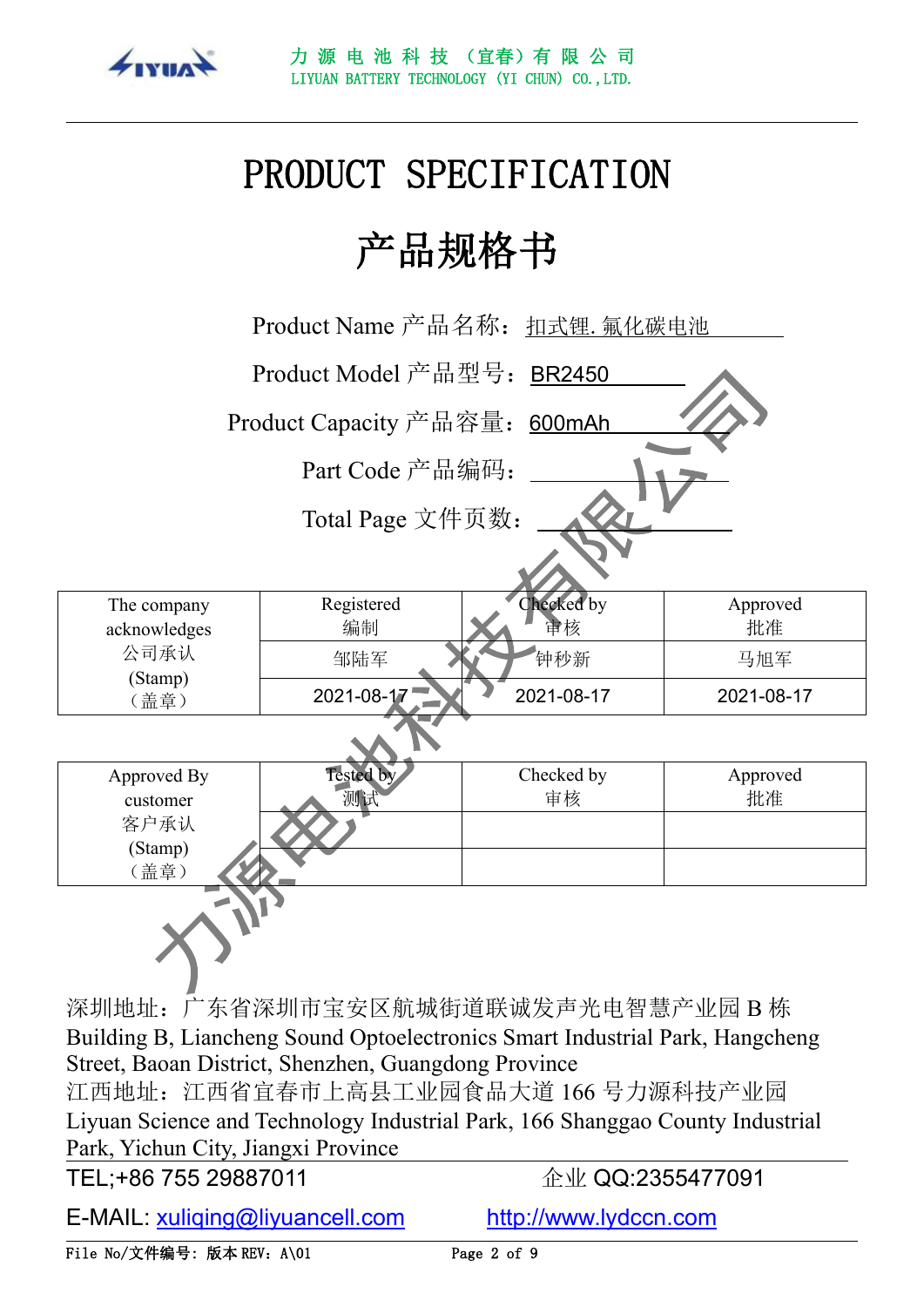

# Revision record 版本修订记录

| $\ensuremath{\text{REV}}$ | Date       | Revision Description              | ORIGINATOR |
|---------------------------|------------|-----------------------------------|------------|
| 版本号                       | 发行日期       | 描述                                | 责任人        |
| $A\setminus 0$            | 2021-08-17 | For the first time to revise 首次修订 | 邹陆军        |
|                           |            |                                   |            |
|                           |            |                                   |            |
|                           |            |                                   |            |
|                           |            |                                   |            |
|                           |            |                                   |            |
|                           |            |                                   |            |
|                           |            |                                   |            |
|                           |            |                                   |            |
|                           |            |                                   |            |
|                           |            |                                   |            |
|                           | ◥          |                                   |            |
|                           |            |                                   |            |
|                           |            |                                   |            |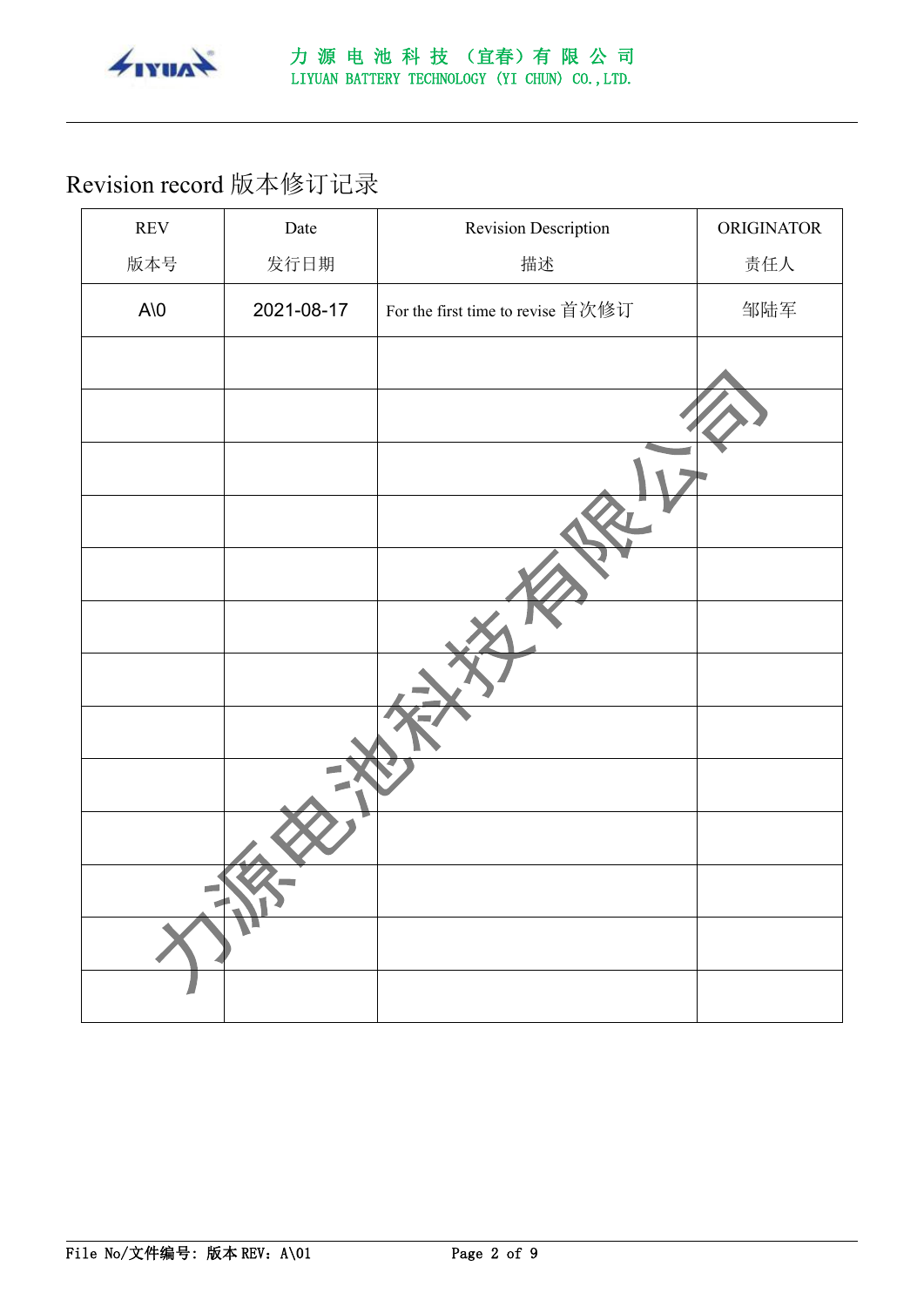

#### 力源电池科技(宜春)有限公司 LIYUAN BATTERY TECHNOLOGY (YI CHUN) CO., LTD.

目 录

| - 8 |
|-----|
|     |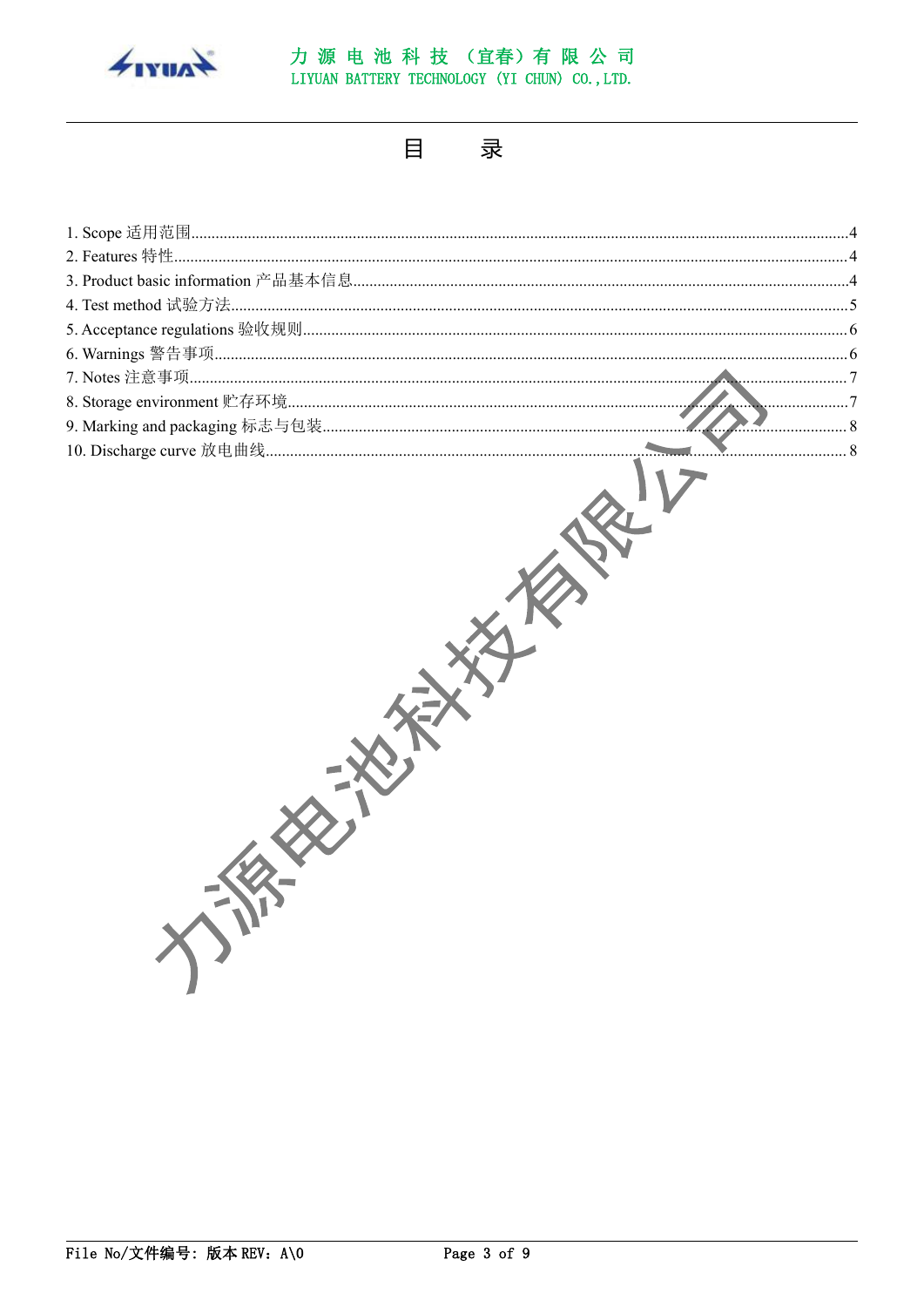

#### <span id="page-3-0"></span>**1. Scope** 适用范围

This specification applies to the following 3.0v lithium button cell BR2450 made by LIYUAN BATTERY TECHNOLOGY(YI CHUN)., LTD. Meeting specifications of GB8897-2008、2006/66/EC.

本规格书适用于力源电池科技(宜春)有限公司生产的 3V BR2450 扣式锂. 氟化碳电池。符合 GB8897-2008, 欧盟 2006/66/EC 电池指令等。

#### <span id="page-3-1"></span>**2. Features** 特性

- (1) The excellent heat resistance, It can be stored at 100 maximum storage temperature for 1 hour, After returning to room temperature, it can be used normally and meet the storage temperature requirements of TPM.
- (1) 优异的耐高温性能,可在 100℃上限贮存温度存放 1h,恢复至室温后可正常使用,满足 TPMS 的贮存温度要 **求。**
- (2) The great low temperature performance, at -40, the standard resistance output performance is better than the conventional battery
- (2) 良好的低温性能,在-40℃下,标准电阻输出性能优于常规电池。

#### <span id="page-3-2"></span>**3. Product basic information** 产品基本信息

| Electrochemical Systems 电化学体系                                   |                                                                                    | 锂-氟化碳/有机电解质                                    |                                         |  |
|-----------------------------------------------------------------|------------------------------------------------------------------------------------|------------------------------------------------|-----------------------------------------|--|
|                                                                 | Nominal Voltage 公称电压                                                               | 3V                                             |                                         |  |
| Nominal Capacity 公称容量<br>(20℃时标准电阻 7.5kΩ放电至 2V)                 |                                                                                    | 600mAh                                         |                                         |  |
|                                                                 | Storage Temperature Range 贮存温度范围                                                   | $-40^{\circ}\text{C} \sim 100^{\circ}\text{C}$ |                                         |  |
|                                                                 | Operating Temperature Range 使用温度范围                                                 |                                                | $-40^{\circ}$ C $\sim$ 100 $^{\circ}$ C |  |
|                                                                 | ØA                                                                                 | 直径 (A)                                         | $24.5(-0.3)$ mm                         |  |
|                                                                 |                                                                                    | 高度 (B)                                         | $5.0(-0.3)$ mm                          |  |
| Standard Weight 电池重量                                            |                                                                                    | 约 6.6g                                         |                                         |  |
| Appearance 外观                                                   | clear and clean without deformation, corrosion and leakage<br>外观应光洁、标志清晰、无变形、锈蚀、漏液 |                                                |                                         |  |
| Minimum average<br>discharge time<br>最小平均放电时间<br>$(7.5k\Omega)$ | Initial period (within 60 days after<br>production)<br>初始期(生产后 60 天内)              |                                                | 1450h                                   |  |
|                                                                 | After storage for 12 months<br>贮存 12 个月后                                           | 850h                                           |                                         |  |
|                                                                 | Initial period (within 60 days after production)<br>初始期(生产后 60 天内)                 |                                                | 3.10V-3.45V                             |  |
| Open-circuit voltage<br>开路电压                                    | After storage for 12 months<br>贮存 12 个月后                                           |                                                | 3.10V-3.45V                             |  |
|                                                                 |                                                                                    |                                                |                                         |  |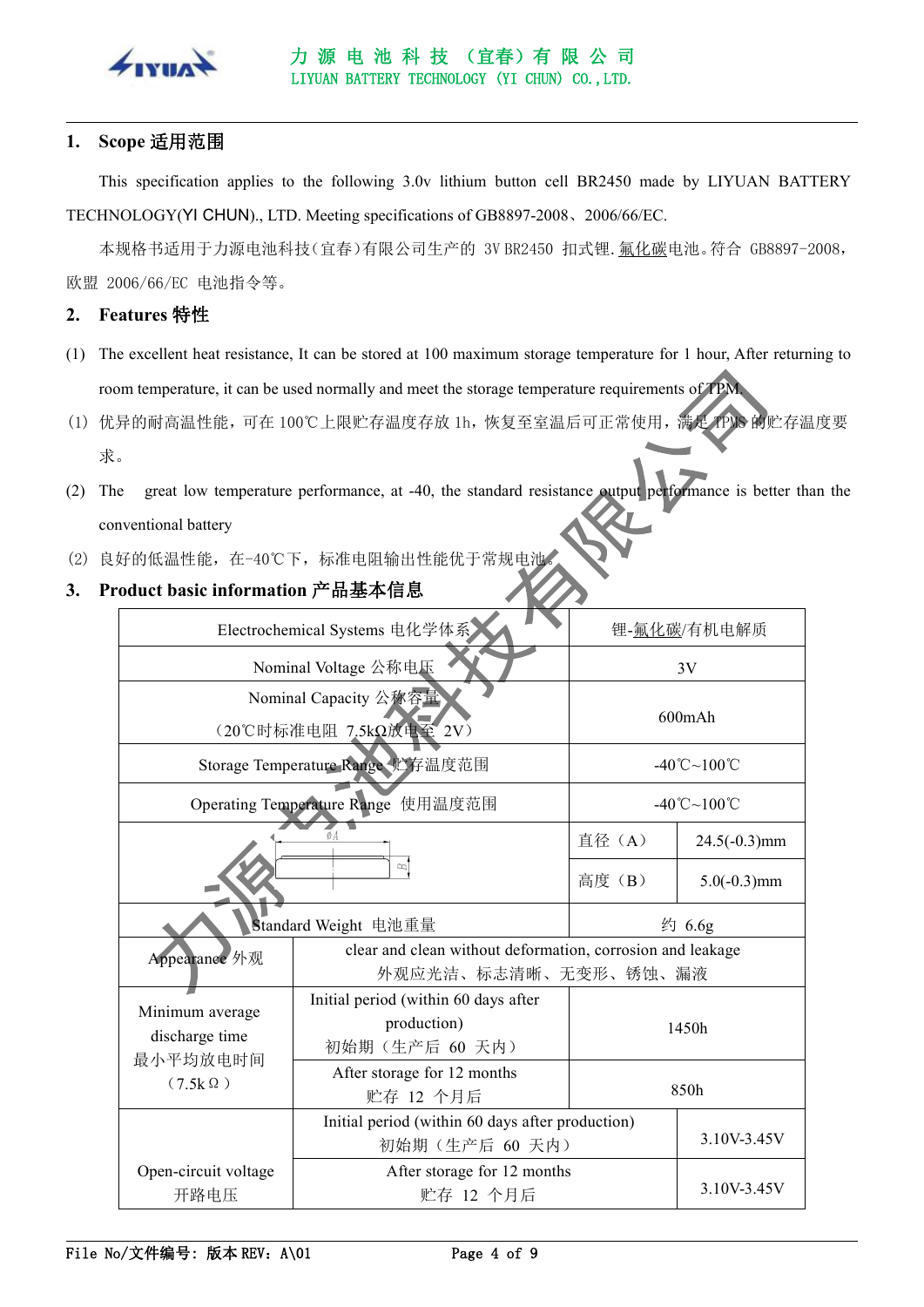

#### 力 源 电 池 科 技 (宜春)有 限 公 司 LIYUAN BATTERY TECHNOLOGY (YI CHUN) CO.,LTD.

| Closed-circuit voltage | Initial period (within 60 days after production)<br>初始期(生产后 60 天内) | 3.10V-3.45V |  |
|------------------------|--------------------------------------------------------------------|-------------|--|
| 闭路电压(负载电阻              | After storage for 12 months                                        |             |  |
| $30k\Omega$ )          | 贮存 12 个月后                                                          | 3.00V-3.45V |  |
| The leakage resistance |                                                                    | No leakage  |  |
|                        | 目测无漏液                                                              |             |  |

## <span id="page-4-0"></span>**4. Test method** 试验方法

| <b>No</b>      | <b>ITEM</b>                                    | <b>TEST METHODS</b>                                                                                                                                                                                                                                                                                                                                                                                                                                                                                                                                           |
|----------------|------------------------------------------------|---------------------------------------------------------------------------------------------------------------------------------------------------------------------------------------------------------------------------------------------------------------------------------------------------------------------------------------------------------------------------------------------------------------------------------------------------------------------------------------------------------------------------------------------------------------|
| 序号             | 测试项目                                           | 测试方法                                                                                                                                                                                                                                                                                                                                                                                                                                                                                                                                                          |
| 1              | Dimensions 外形<br>尺寸                            | 0.02)<br>while avoiding<br>vernier<br>caliper<br>$(\text{accuracy} \geq$<br>Using<br>short-circuit. One end of the caliper should be coated with an insulating<br>material.<br>用精度不低于 0.02mm 游标卡尺测量, 测量时防止电池短路, 卡尺的一<br>端卡头上应贴上一层绝缘材料。                                                                                                                                                                                                                                                                                                                        |
| $\overline{2}$ | Off-load voltage                               | Using multimeter (accuracy $\geq$ 0.25%) internal resistance $\geq$ 1M $\Omega$ .                                                                                                                                                                                                                                                                                                                                                                                                                                                                             |
|                | 开路电压                                           | 用精度不低于 0.25%, 内阻不小于 1MΩ万用表测量。                                                                                                                                                                                                                                                                                                                                                                                                                                                                                                                                 |
| 3              | Instantaneous<br>short-circuit current<br>闭路电压 | Before the test, the battery should be placed under the condition of<br>$20\pm2$ °C, RH60 $\pm15\%$ for more than 8 hours, and then measured at the<br>same temperature Time of short-circuit should be less than 0.5 second<br>and avoid repeated test within half an hour.<br>测试前电池需在 20±2℃、RH60±15%条件下放置 8 小时以上, 再在<br>同样温度下测量。用方用表测量时,每次测量时间不超过 5 秒, 避免                                                                                                                                                                                                   |
| 4              | Appearance<br>外观与极端                            | Eyeballing<br>目测检查                                                                                                                                                                                                                                                                                                                                                                                                                                                                                                                                            |
| 5              | Discharge time<br>放电时间                         | Taking nine cells under the condition of $20^{\circ}$ C $\pm 2^{\circ}$ C . RH60% $\pm 15$ % place<br>more than 8 hours, at the same temperature and humidity conditions for<br>7.5 k $\Omega$ resistance to 2.0 V, the average continuous discharge the battery<br>discharge time should be within 60 days after the production, storage<br>electric should be carried out within 14 days after the expiration of the<br>storage<br>取 9 只电池在 20℃±2℃、RH60%±15%条件下放置 8 小时以上, 在相<br>同温湿度条件下用 7.5kΩ电阻连续放电至 2.0V 时的平均放电时间。电<br>池应在生产后 60 天内进行,贮存电应在贮存期满后 14 天内进行。 |
| 6              | Leakage at high<br>temperature<br>高温贮存性能       | Stored under temperature (125 $^{\circ}$ C) for 1 hours, After returning to normal<br>temperature, there is no leakage visually.<br>在 125℃高温箱中贮存 1h, 恢复到常温后, 目视无漏液。                                                                                                                                                                                                                                                                                                                                                                                           |
| 7              | 耐漏液性 (过放电)                                     | Take 9 batteries, only under the condition of $20^{\circ}$ C $\pm 2^{\circ}$ C, RH60% $\pm 15\%$ .<br>Over discharge Test continuous discharge with 30 k $\Omega$ resistance to 1.2 V, visual inspection<br>取 9 只电池, 在 20℃±2℃、RH60%±15%条件下用 7.5kΩ电阻连续放<br> 电至 1.2V 时,目测检查。                                                                                                                                                                                                                                                                                    |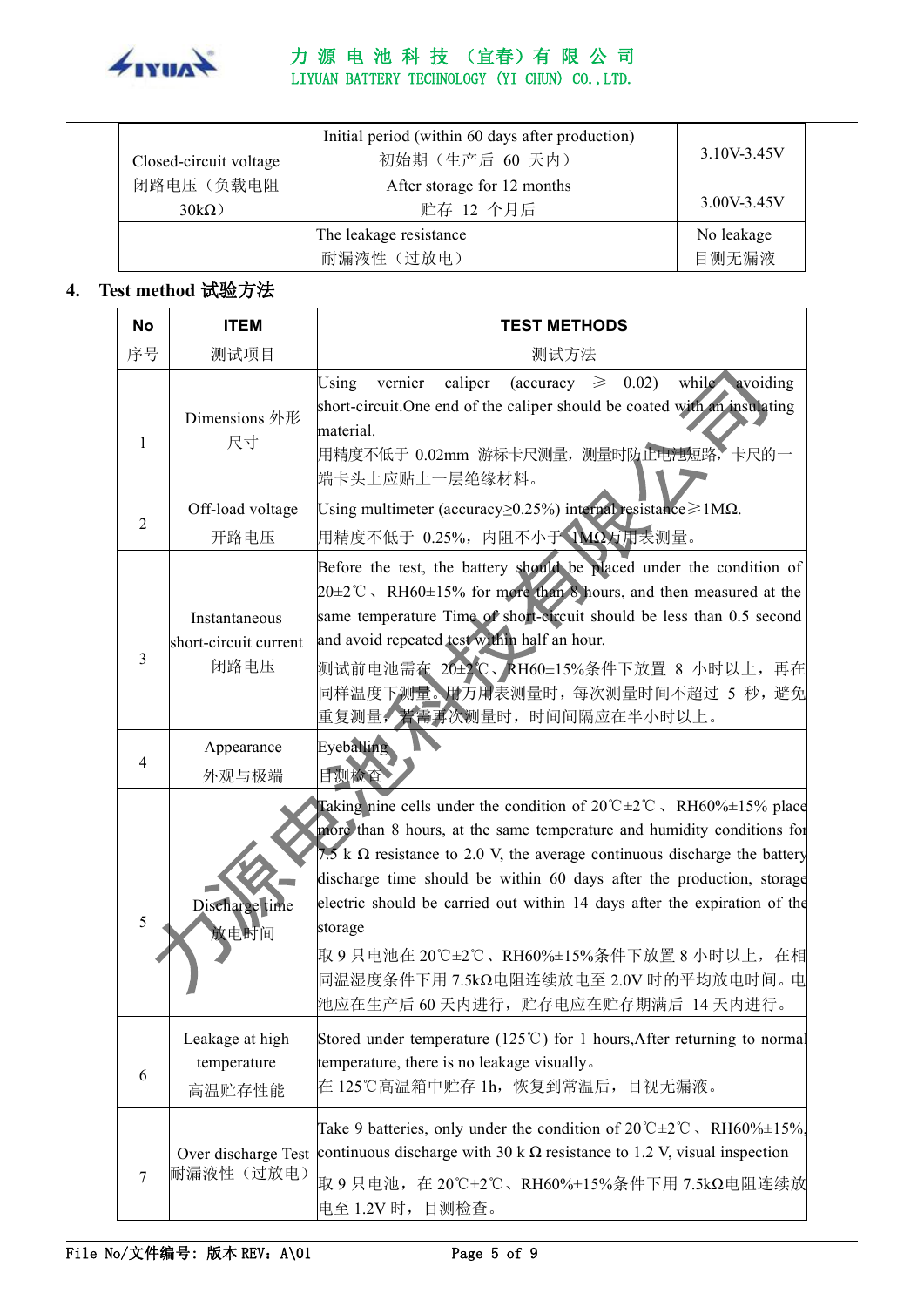

#### <span id="page-5-0"></span>**5. Acceptance regulations** 验收规则

5.1 Each shipment quantity shall be one inspection batch.

5.1 交收检验以每次出货数量为一个检查批。

5.2 Each shipment quantity shall be one inspection batch.

5.2 交收检验采用 GB2828.1 正常检验一次抽样方案,检验项目、检查水平(IL)、接收质量限(AQL)按下表 规定执行。

| No 序号 | Test Item 检验项目 | IL | AQL  |
|-------|----------------|----|------|
|       | 外形尺寸           |    |      |
|       | 开路电压           |    |      |
|       | 外观与极端          | П  | 0.25 |

#### <span id="page-5-1"></span>**6. Warnings** 警告事项

6.1 It isforbidden to swallow 严禁吞咽

Keep the battery away from infants and children to prevent them from swallowing. If they have swallowed the battery, consult a doctor immediately

将电池置于远离婴儿和儿童的地方,防止他们吞咽电池。如己吞咽电池,请立即咨询医生。

6.2 It is forbidden to recharge 严禁充电

Not being able to charge the battery from any other source can lead to the generation of gases and internal short circuits that can cause the battery to distort, leak, overheat, explode or catch fire.

不能用任何其他电源对该电池进行充电。充电可导致产生气体以及内部短路,从而造成电池变形、泄露、 过热、爆炸或起火。

6.3 Do not place in a fire environment 严禁置于明火之中

Leaving the battery in an fire environment causes the lithium metal to melt.

将电池置于明火中会导致锂金属熔化。

6.4 Disassembly of batteries is strictly prohibited 严禁拆解电池

Do not disassemble the battery, otherwise it will cause damage to the battery seal ring or diaphragm paper, and make the battery deformation leakage overheating explosion or fire.

不要拆解电池,否则会造成电池密封圈或隔膜纸的损坏,而使电池变形、泄露、过热、爆炸或起火。

6.5 Do not install the positive and negative electrodes of the battery in reverse 严禁反向安装电池的正负极

Improperly installed batteries can cause them to short-circuit to charge or force them to discharge which can cause them to distort, leak, overheat, explode or catch fire.

不恰当地安装电池会导致电池短路、充电或者强制放电。这会造成电池变形、泄露、过热、爆炸或起火。

6.6 Do not short circuit the battery 严禁将电池短路

Do not short-circuit the positive and negative electrodes. Do not carry or store the battery with metal objects or it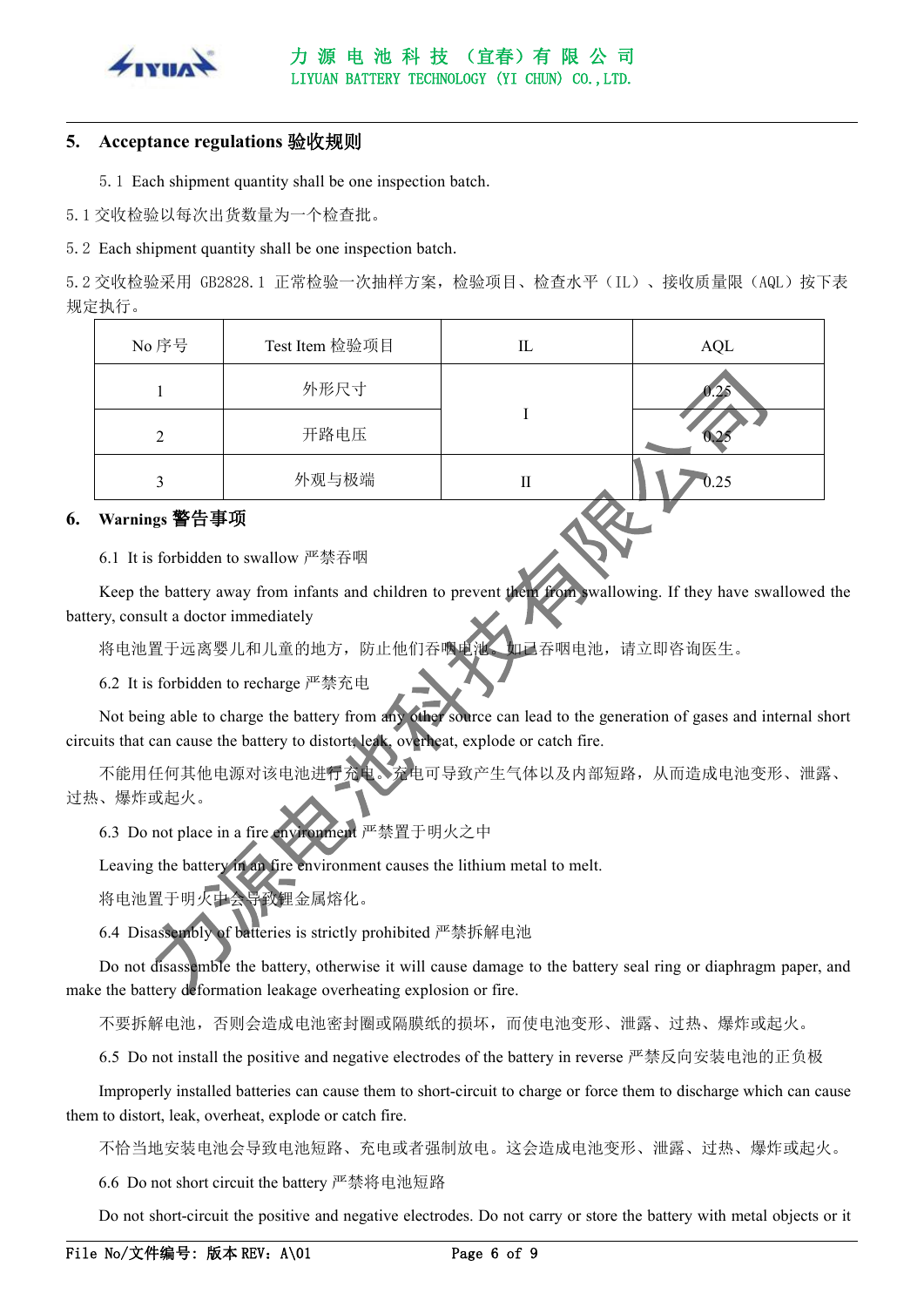

#### 力 源 电 池 科 技 (宜春)有 限 公 司 LIYUAN BATTERY TECHNOLOGY (YI CHUN) CO.,LTD.

will cause the battery to distort, leak, overheat, explode or catch fire.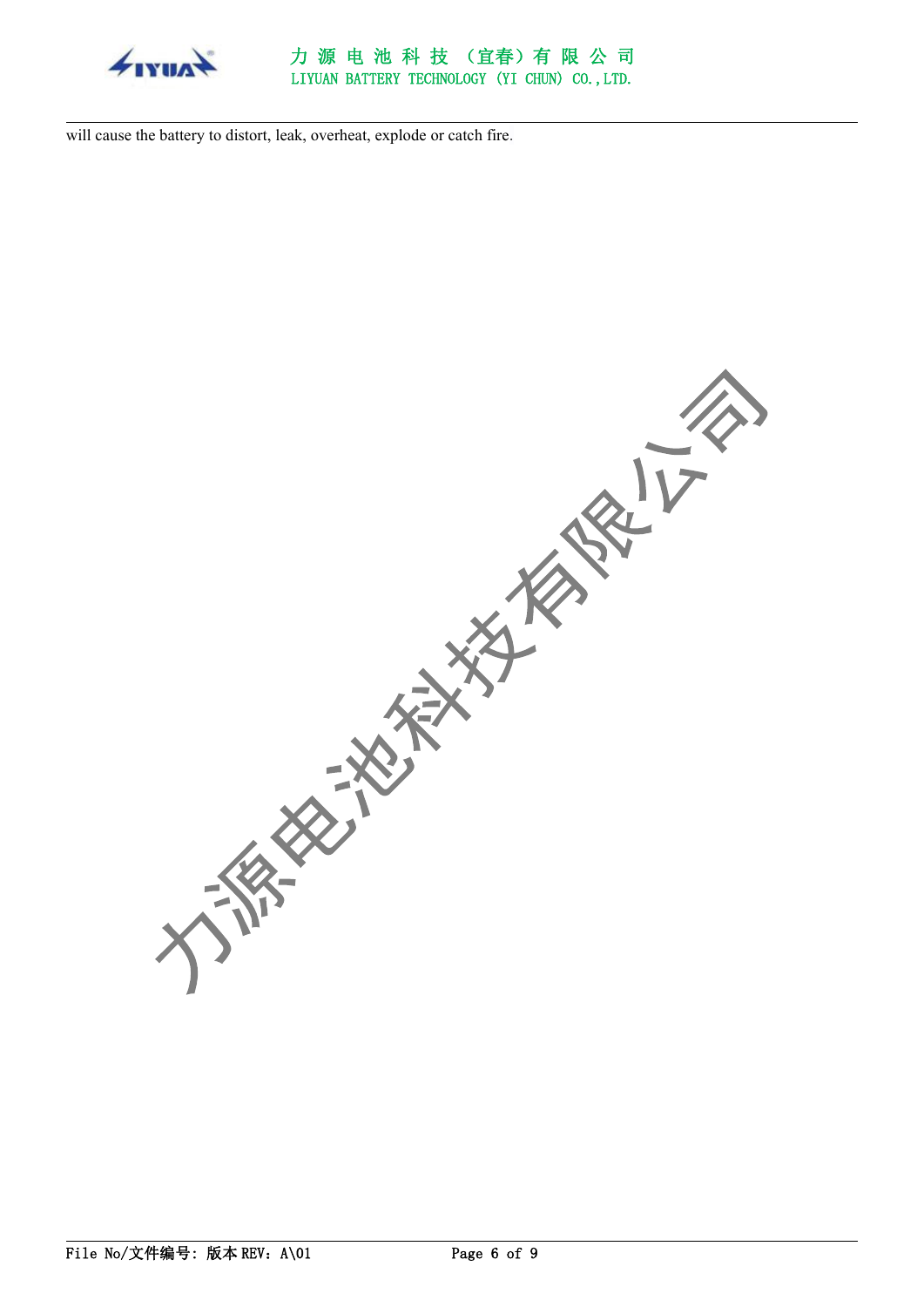

#### 力 源 电 池 科 技 (宜春)有 限 公 司 LIYUAN BATTERY TECHNOLOGY (YI CHUN) CO.,LTD.

不要将正负极短路。不要将电池和金属物品放在一起携带或保存。否则会导致电池变形、泄露、过热、爆 炸或起火。

6.7 Do not use different batteries together 严禁将不同的电池一起使用

Due to different battery characteristics, using different batteries together, such as different types of new and old or different manufacturers, can cause the battery to distort, leak, overheat, explode or catch fir.

由于电池特性不同,将不同的电池一起使用,如不同类型的、新的和旧的或者不同制造商的,可能会导致 电池变形、泄露、过热、爆炸或起火。

6.8 Do not weld terminal pins orwires directly on the battery 严禁直接在电池上焊接端子引脚或导线

Heating during welding can lead to the melting of lithium or damage to the insulation material in the battery which can cause the battery to be deformed, leaked, overheating, explosion or fire.

焊接时的加热会导致锂的熔化,或导致电池中的绝缘材料的损坏。这会造成电池变形、泄露、过热、爆炸 或起火。如需焊接,请与达立或专业焊接商联系。

#### <span id="page-7-0"></span>**7. Notes** 注意事项

7.1 Do not seriously shake the battery, drop or step on the battery,It may cause the battery to distort, leak, overheat, explode or catch fire

7.1 不可严重震动电池,掉落、抛撒或踩踏电池可能会使电池变形、泄露、过热、爆炸或起火。

7.2 When installing the battery, please be careful not to let the battery come into contact with metal objects that may short-circuit the battery

7.2 安装电池时请小心操作,不要让电池接触到可能会使电池短路的金属物品。

7.3 Follow the instructions for selecting and using the appropriate battery

7.3 按照设备的操作说明来选择和使用合适的电池。

7.4 Do not use or place batteries in hot places, such as in direct sunlight, or in cars in hot weather, as this can cause batteries to distort, leak, overheat, explode or catch fire

7.4 不要在高温的地方使用或放置电池,如阳光直射处,或炎热天气的汽车中,否则可能会导致电池变形、 泄露、过热、爆炸或起火

7.5 Do not let the battery and water contact or placed in a humid environment, or the battery will rust, or deformation of the battery leakage overheating explosion or fire.

7.5 不要让电池和水接触或放置在潮湿的环境中,否则会使电池生锈,或使电池变形、泄露、过热、爆炸 或起火。

7.6 Battery voltage may be below target due to poor contact, so maintain contact pressure above 2N to ensure proper contact resistance

7.6 由于接触不良,电池电压可能低于目标值,因此请保持 2N 以上的接触压力以确保适当的接触电阻。

7.7 If you have any other questions, please contactLIYUAN battery for consultation

<span id="page-7-1"></span>7.7 如有其他疑问请向力源电池联系咨询。

#### **8. Storage environment** 贮存环境

The storage environment should be clean, cool, dry and ventilated, not close to the high temperature and high humidity, the ambient temperature is 0-30,RH no more than 75%.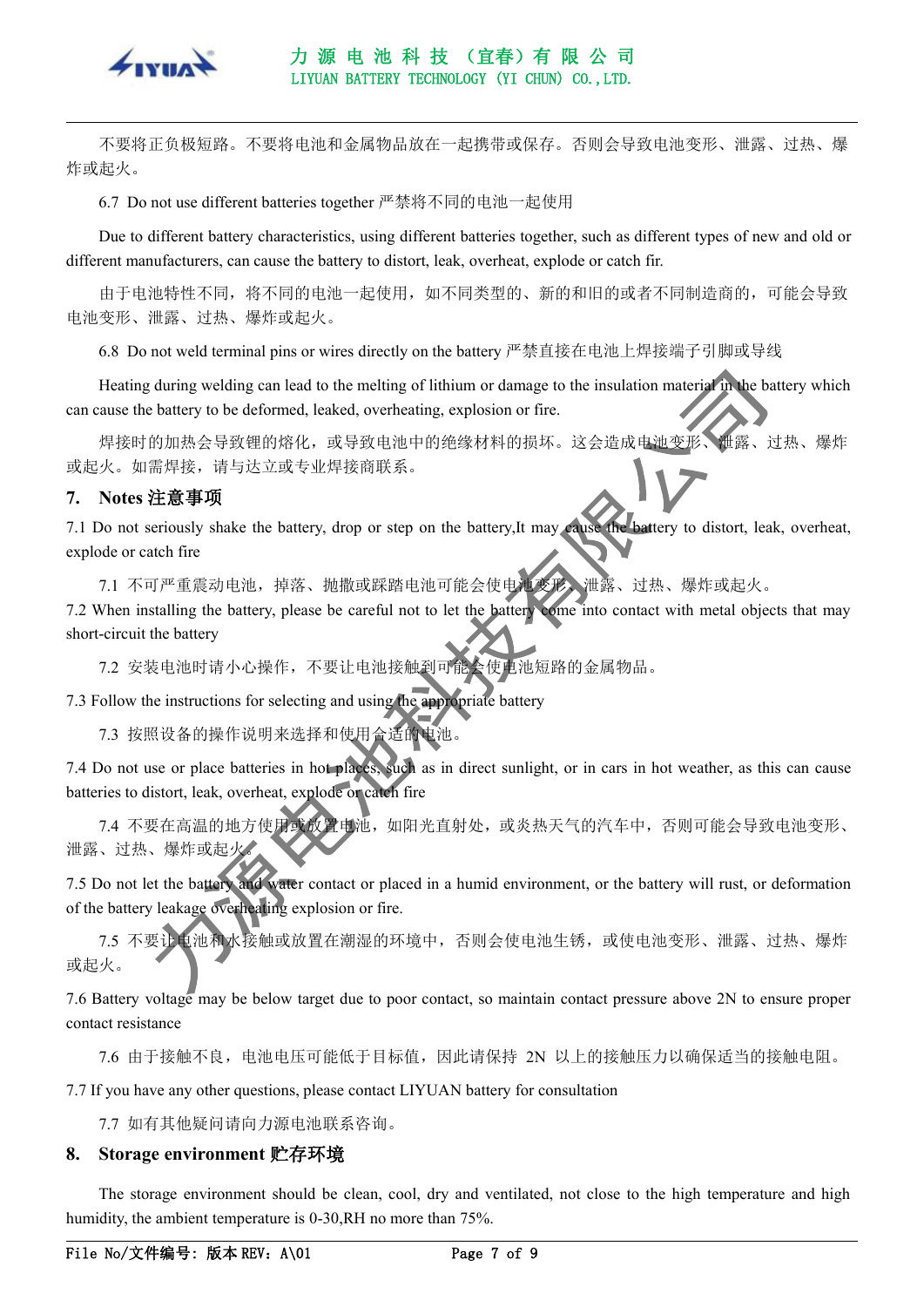

贮存环境应清洁、凉爽、干燥、通风、不能靠近高温高湿处,环境温度在 0℃-30℃,RH 不超过 75%为宜。

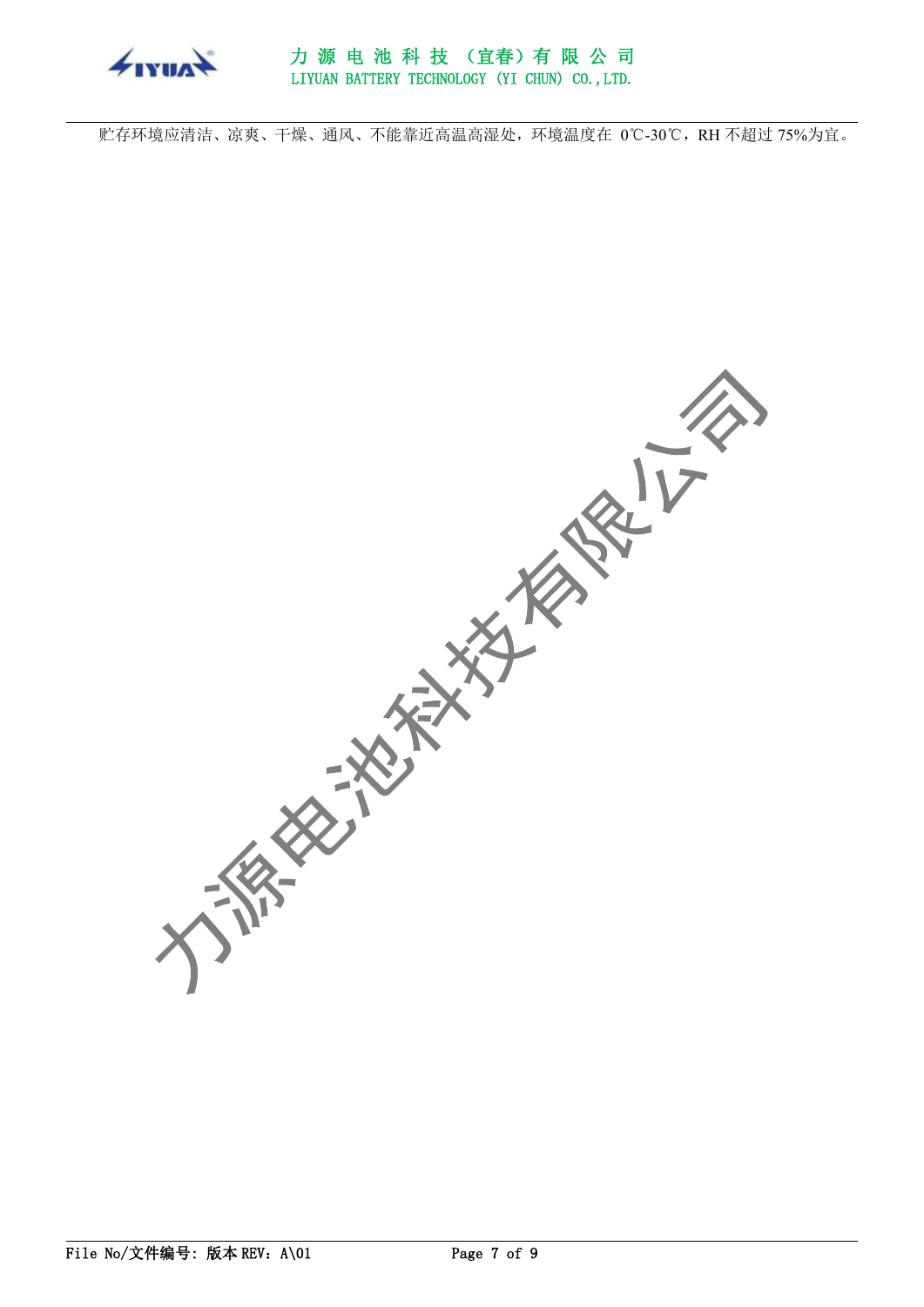

### <span id="page-9-0"></span>**9. Marking and packaging** 标志与包装

9.1 Battery positive sign 电池正极标志

| 力源品牌 | 中性品牌 |  |
|------|------|--|
|      |      |  |
|      |      |  |
|      |      |  |
|      |      |  |
|      |      |  |
|      |      |  |
|      |      |  |
|      |      |  |

9.2 Spraying the code 喷码

If the customer needs, please spray 2 bits of code on the negative surface of the battery according to the international IEC standard :\*\*. The front digit is 0~9 for the corresponding year, the back digit is 1~9 for January  $\sim$  September, and O Y Z for October  $\sim$  December. Different jet code can also be customized.

如客户有需求可按国际 IEC 标准在电池负极面上喷 2 位码: \*\*, 前位以 0~9 数字表示相应年份, 后 位以 1~9 表示 1~9 月份, O、Y、Z 表示 10~12 月份。

| 例: | 21<br>◡ | ! 月生产:<br>表示 2013年1 | 30 | 表示 2013年10月生产; |  |
|----|---------|---------------------|----|----------------|--|
|    | 3Y      | 表示 2013 年 11 月生产;   | 3Z | 表示 2013年12月生产。 |  |
|    |         |                     |    |                |  |

不同喷码方式也可定制。

#### 9.3 [Packaging](http://www.youdao.com/w/packaging/) 包装

Every 20 batteries are put into a PVC tray, then 25 plates (a total of 500 batteries) are packaged with transparent film,6 small packages are packed into the inner box, and 2 inner boxes (a total of 6000 batteries) are packed into an outer box.

\* if the battery needs to be processed into welded foot, the packaging will be adjusted according to the specific shape of the product

每20 粒电池置入一个 PVC 托盘内,然后25 盘(共500粒电池)用透明膜封装,6个小包装装入内箱, 2 个内箱(共6000 粒电池)装入一个外箱。

<span id="page-9-1"></span>\*如需加工成焊脚电池,包装将根据产品具体形状调整。

### **10. Discharge curve** 放电曲线